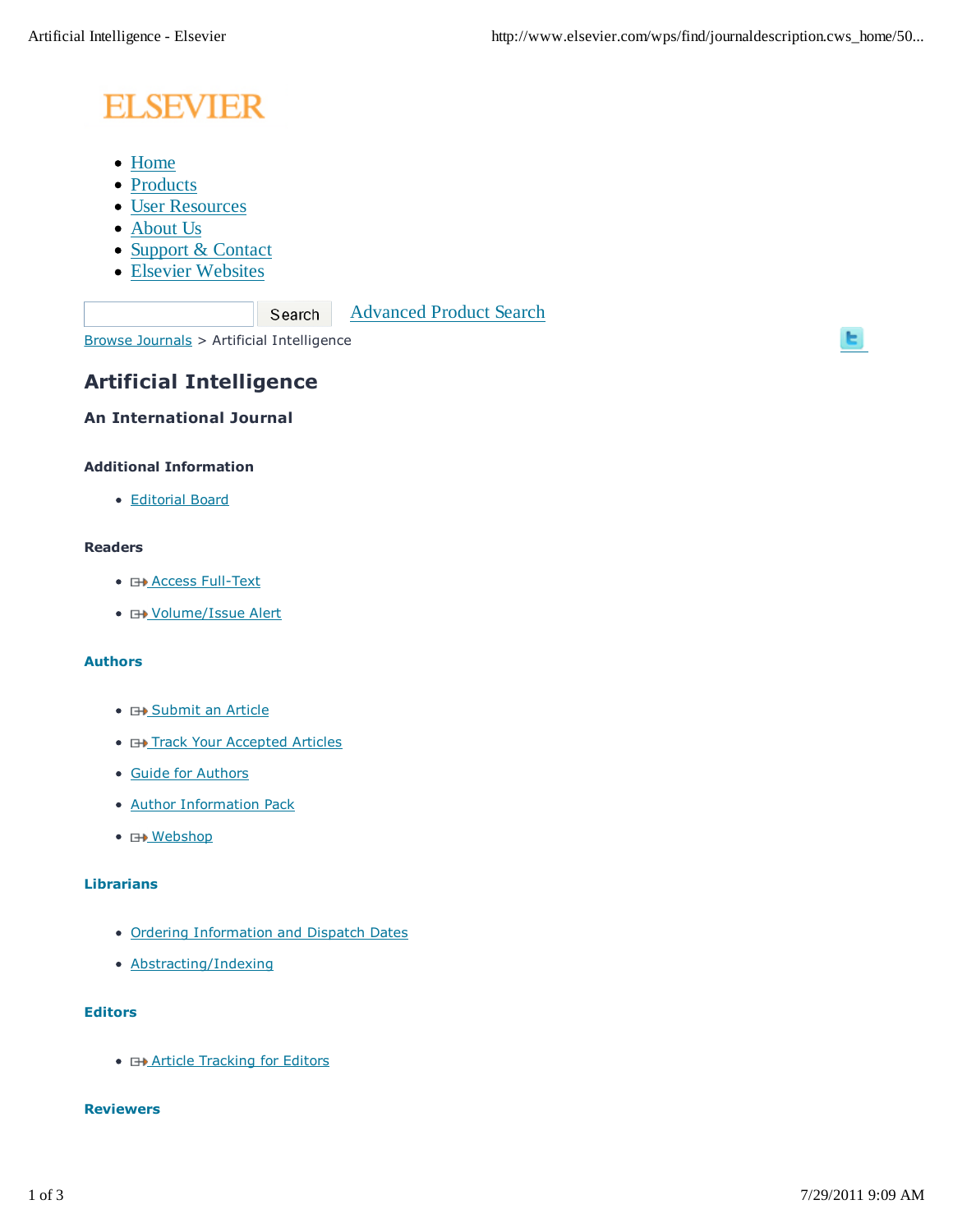- Reviewer Guidelines
- **EXALLOG in as Reviewer**

#### **Advertisers/Sponsors**

**• E+ Advertisers Media Information** 

#### **Societies**



**ISSN:** 0004-3702 **Imprint:** ELSEVIER Actions

- Submit Article
- Order Journal
- Recommend to Friend  $\bullet$
- Bookmark this Page  $\bullet$
- Subscribe to RSS feed

Facts & Figures **Impact Factor:** 2.511 **5-Year Impact Factor:** 3.106 **Issues per year:** 18

Artificial Intelligence, which commenced publication in 1970, is now the generally accepted premier international forum for the publication of results of current research in this field. The journal welcomes foundational and applied papers describing mature work involving computational accounts of aspects of intelligence. Specifically, it ... click here for full Aims & Scope

### **Editors-in-Chief:**

A.G. Cohn R. Dechter



- Articles
- Issues

#### Recent | Top 10 Cited | **Most Downloaded**

Extracted from *Mon Jul 25 02:33:03 BST 2011*